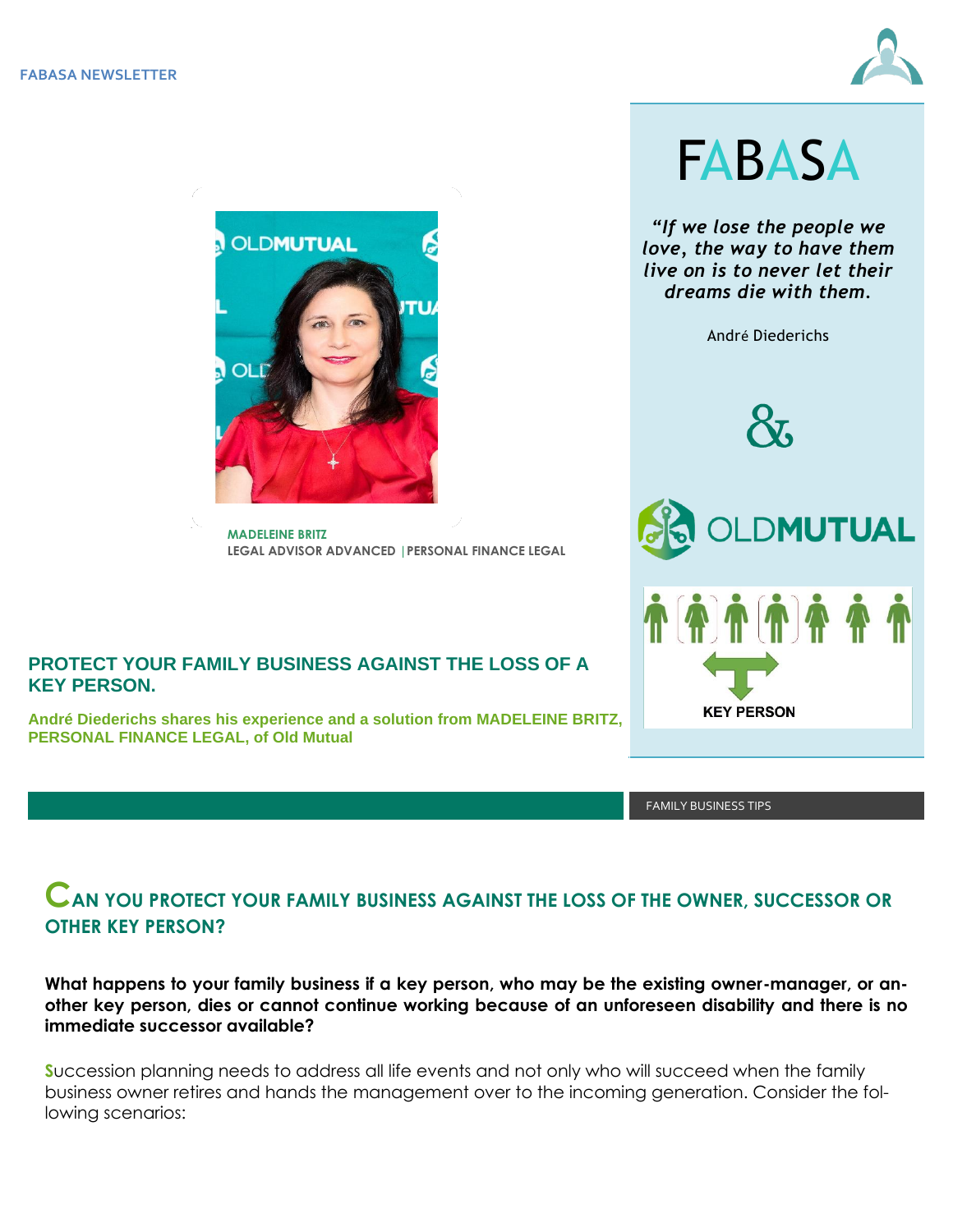#### **SCENARIO 1**

**I** compiled a succession plan for a family farmer in the Western Cape. At that stage, his son (successor) was ten years old. I asked him what will happen if he dies today to preserve the family farm for the incoming generation? He looked at his wife and replied: "Well, my wife will have to take over the management of the farm." His wife's reaction was: "Are you out of your mind? I know nothing about farming!"

#### **SCENARIO 2**

**I** also learned the importance of a plan B years ago in Pretoria. It was an easy succession plan because the client's financial adviser structured his business in a tax-efficient manner. His oldest son, who will take over the management of the family business, was already involved in the business. A week later, his son died tragically in a motor car accident.

**Both examples taught us you must always have a plan B in place.** This is vital to safeguard your business for future generations if something happens to the owner-manager or his/her successor. In both examples, we then identified a competent person who could take over the management of the family business until a competent blood relative becomes available to take over the reign of the business again.

**T**he lesson is obvious. A family business does not have to collapse if a blood relative is not immediately available. However, plan for such an event and plan for the cost of finding and appointing a professional manager in the interim.

**I** spoke to MADELEINE BRITZ, Personal Finance LEGAL ADVISOR, of Old Mutual to learn how their industry offers a solution for the above scenarios, through KEYPERSON INSURANCE.

### **QUESTION:**

Madeleine, family businesses face many risks. One risk is if a family business loses the owner-manager, successor or another key staff member. How does a business determine which staff members are key to the continued success of the business?

### **ANSWER:**

A key person is usually an individual who is important to the generation of profits and the sustainability of the business or the company. A key person can therefore be best identified given the financial risk that will materialize if the person is no longer part of the business or the company.

### **QUESTION:**

I believe that you have a solution for a business to safeguard itself against the loss of a key person. You refer to this solution as keyperson insurance. Please explain this solution.

# **ANSWER:**

The purpose of keyperson insurance is to compensate the company for any financial losses it will sustain when a key employee, or similar key person such as a shareholder, member, director or another employee, collectively referred to as a key person, was to die or become permanently disabled. The proceeds of the policy may be used to absorb any disruptions to the company, protect credit facilities, and provide funds for the training of a replacement or to recruit/appoint a replacement.